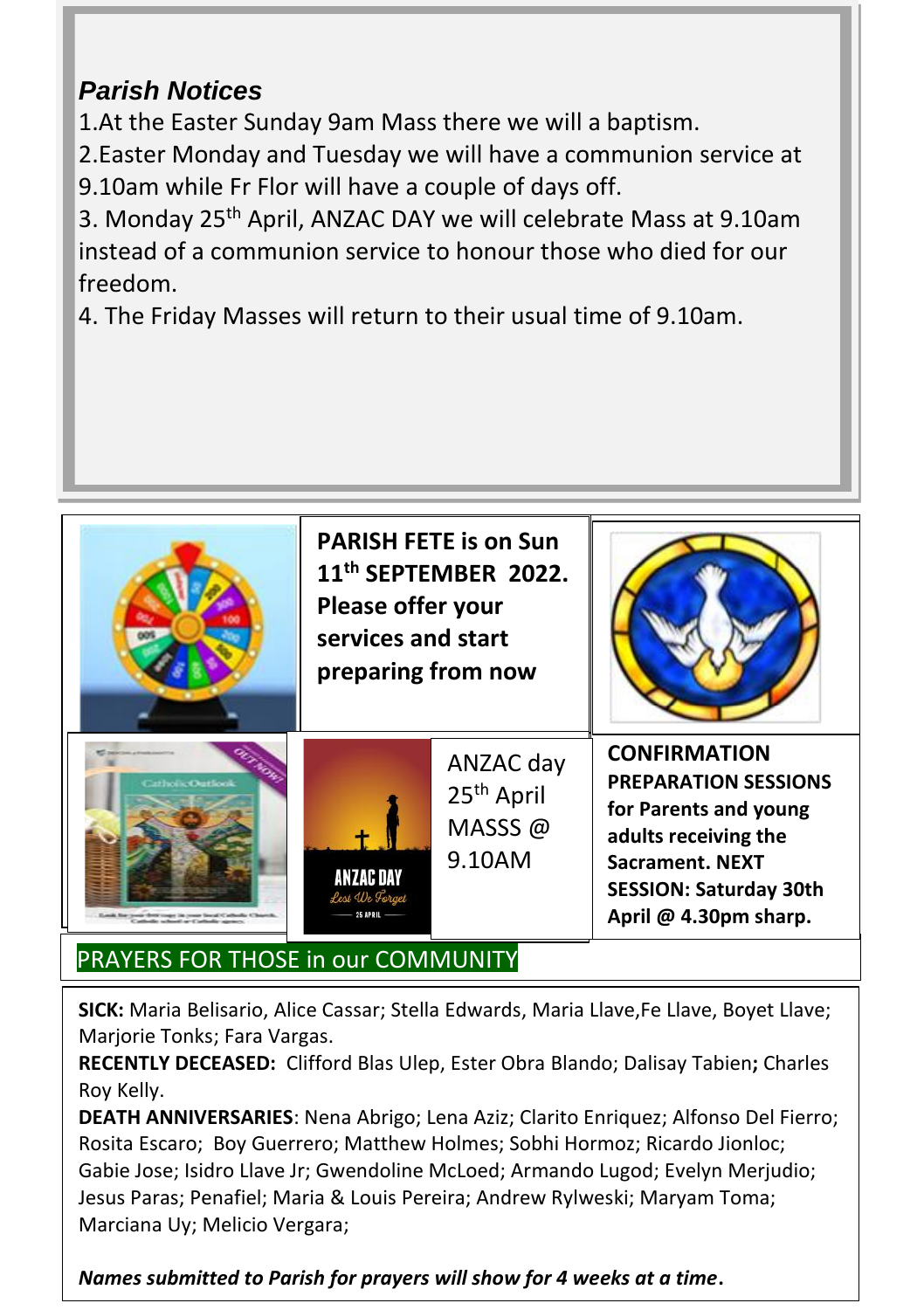

# **SACRED HEART PARISH**

SOUTH MT DRUITT

9 Ropes Creek Road Mt Druitt NSW 2770 tel: [98323896](tel:98323896) **EASTER Sunday (C) 17th April 2022**

## **From Deacon Rod's desk.**

By Gerald Darring *(an adjunct instructor of theology at Spring Hill College. He has taught elementary, middle, and high school students and has been an instructor in adult ministry formation and certification programs for nearly twenty years.)*



### **Rising to New Life**

 "This is the day the Lord has made; let us rejoice and be glad." Easter is the great celebration of victory of life over death.

We are Easter people. We do not deny or turn away from the evils that surround us: the wars that have killed some 100 million people in our (last) century; the poverty that grips more than half of humanity; the hunger that kills millions every year and ruins the lives of millions more; the discrimination that divides the human family into contending parties. We do not deny these miseries, but we refuse to surrender to their power because of our faith in the resurrection of Jesus Christ. Suffering will be vindicated; death will be overcome; a new life will arise; that is the Easter message of the paschal mystery.

 "Let us feast with joy in the Lord." Just as Christ passed through death to resurrection, so too will the world pass through its suffering to the glory of a new life. There is no room for despair: our Easter faith tells us that God will "raise us up and renew our lives."

This is the 'day which the Lord has made.' Alleluia! Take fresh hope, brothers, and sisters of the whole world! With Christ our Passover everything is possible! Christ goes forward in our future! *(Pope John Paul II, Easter Message, 1991: 8.)*

## **Fr Flor and Deacon Rod wish you a very JOYFUL EASTER.**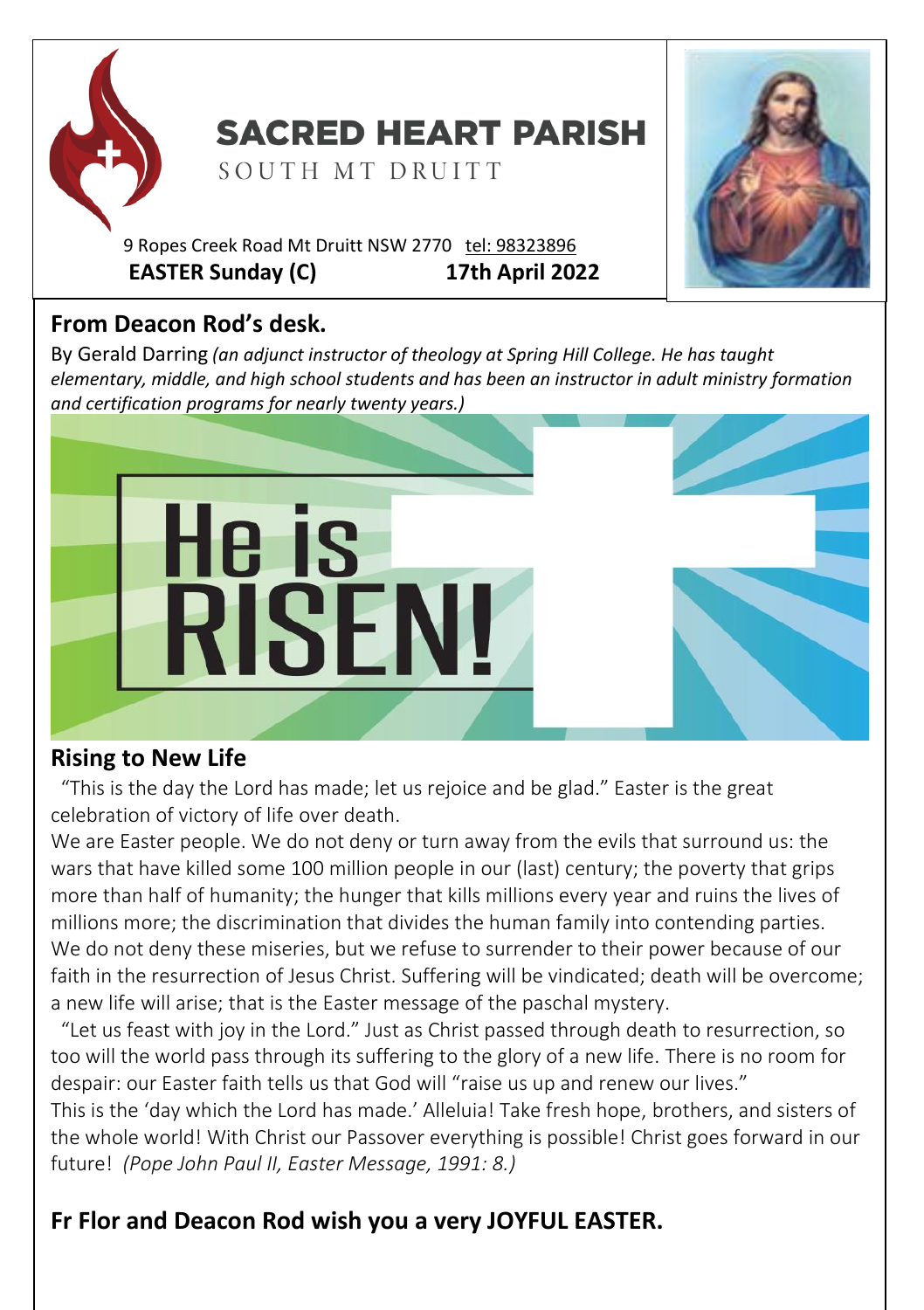| <b>Sunday Masses</b>                           | <b>Saturday</b> | 6.00 pm Vigil. EASTER Sunday (C)         |  |  |  |  |
|------------------------------------------------|-----------------|------------------------------------------|--|--|--|--|
|                                                | Sunday          | 7.30 am & 9.00am:                        |  |  |  |  |
| <b>Weekday Masses &amp; Communion Services</b> |                 |                                          |  |  |  |  |
|                                                | Monday          | 9.10 am Easter Monday Communion service  |  |  |  |  |
|                                                | Tuesday         | 9.10 am Easter Tuesday Communion service |  |  |  |  |
|                                                | Wednesday       | 7.30pm Easter Wednesday                  |  |  |  |  |
|                                                | Thursday        | 9.10am Easter Thursday                   |  |  |  |  |
|                                                | Friday          | 9.10a m Easter Friday                    |  |  |  |  |
|                                                | <b>Saturday</b> | 6.00pm Easter Saturday                   |  |  |  |  |
| <b>Confessions</b>                             | Saturday:       | 5.00pm Fr. Florito Apalias               |  |  |  |  |

| <b>Deacon Roderick Pirotta</b>                                   |  |  |
|------------------------------------------------------------------|--|--|
| <b>Fr Florito Apalias</b>                                        |  |  |
| <b>Mark Buhagiar</b>                                             |  |  |
| <b>Church Office:</b> 22 Ropes Creek Rd, Mt. Druitt Ph: 98323896 |  |  |
| mountdruittsouth@parracatholic.org                               |  |  |
| https://southmountdruitt.org.au                                  |  |  |
| By arrangement                                                   |  |  |
|                                                                  |  |  |

### **Br Antonio Carlos**

**Esquillon** is seeking ordination for the diaconate on May 25, 2022 in the Philippines. He will be ordained for the Oblate Apostles of the Two Hearts, OATH. Prior to entering consecrated life in 2005, he was an active member of Sacred Heart parish.



**St Marys Parish Perpetual Adoration.** Our Lady of the Rosary Parish, St Marys, is looking for Eucharistic Adorers to commit to a rostered weekly hour of prayer before the Blessed Sacrament in their Perpetual Adoration Chapel starting Sunday 24 April, Divine Mercy Sunday. Those who would like to assist can contact either Steven Buhagiar on 0415 600 290, Stella Buhagiar on 0415 600 103, or the parish office directly on (02) 9623 1962.

| <b>Readers</b>                        | <b>6.00pm</b>      | 7.30am           | <b>9.00am</b>   |
|---------------------------------------|--------------------|------------------|-----------------|
| 16th April Easter Vigil               | 7.00 <sub>pm</sub> | E. Merjudio      | Marvin Bugayong |
| 17th April Easter Sunday              | Pio Vergara        | J. Mendes        | B. Buhagiar.    |
|                                       | W. Farquhason      |                  |                 |
| $23^{\text{rd}}/24^{\text{th}}$ April | Edna Gemzon        | Vinod Nagarja    | Mark Buhagiar   |
| 2 <sup>nd</sup> Sunday of Easter      | Jeric Salazar      | Annette Wiggins  | Herbie Cruz.    |
| $30th/1st$ May                        | Luisito Villapan   | Grace Bondoc     | Aloysius Wong   |
| 3 <sup>rd</sup> Sunday of Easter      | Herminia Villarica | Jerome D'Rosario | Matthias Wong   |

**Entrance Antiphon:** The Lord is truly risen, alleluia.To him be glory and power for all the ages of eternity, alleluia, alleluia.

**Psalm**: This is the day the Lord has made; let us rejoice and be glad.

**Gospel Acclamation**: Alleluia, alleluia! Christ has become our paschal sacrifice; let us feast with joy in the Lord. Allelulia

**Communion Antiphon:** Christ our Passover has been sacrificed, alleluia**;** therefore let us keep the feast with the unleavened bread of purity and truth, alleluia, alleluia.